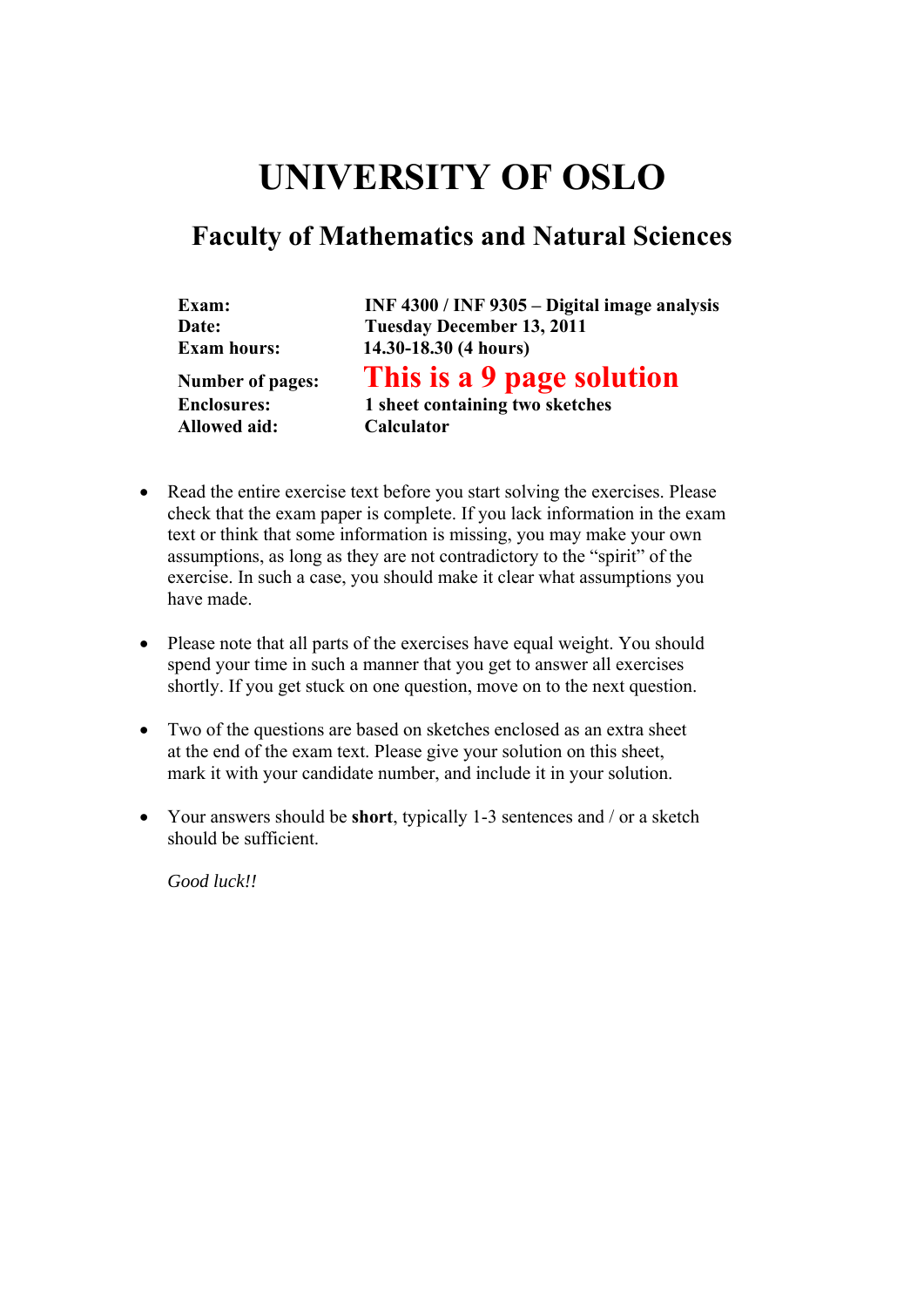# **Exercise 1: Chain Codes**

You are given the 8-directional chain code and the two objects below.



a) Chain code the boundary of the Λ-shaped object clockwise from the lower left pixel.

The absolute code starting at the lower left point and moving clockwise is: 1 1 7 7 4 3 5 4

b) Which technique, based on the 8-directional absolute chain code, can be used to make a description of the Λ-shaped object that is independent of the start point? Demonstrate this by starting at the top pixel of the object, instead of the lower left.

The simple answer is that **a minimum circular shift of the clockwise absolute chain code**  gives a normalization for start point.

Demonstration: The absolute chain code starting at the top point is: 7 7 4 3 5 4 1 1. The minimum circular shift of this is: 1 1 7 7 4 3 5 4, which is the same code as when we started at the lower left in a).

#### A **minimum circular shift of the counterclockwise first differences**

of the clockwise absolute chain code will give a normalization for rotation, but that was not what we asked for here.

c) The V- shaped object is a rotation of the Λ-shaped object. Which technique, based on the clockwise relative chain code, will give you the same description of the two objects, independent of the start point? Demonstrate this by starting at the upper left pixel of the V-shaped object.

The simple answer is that **a minimum circular shift of the clockwise relative chain code** gives a normalization for start point, even when the objects are rotated. Demonstration:

The clockwise relative code, starting at the upper left pixel of the V-shaped object, is:

7 1 4 1 7 2 0 2 . The minimum circular shift of this is: 0 2 7 1 4 1 7 2.

A different start point could be the bottom pixel of the V-ahaped object, corresponding to the top pixel of the Λ-shaped object.

A clockwise relative code, starting at the top pixel of the Λ-shaped object is: 0 2 7 1 4 1 7 2. We do not need any circular shift to see that these codes are the same.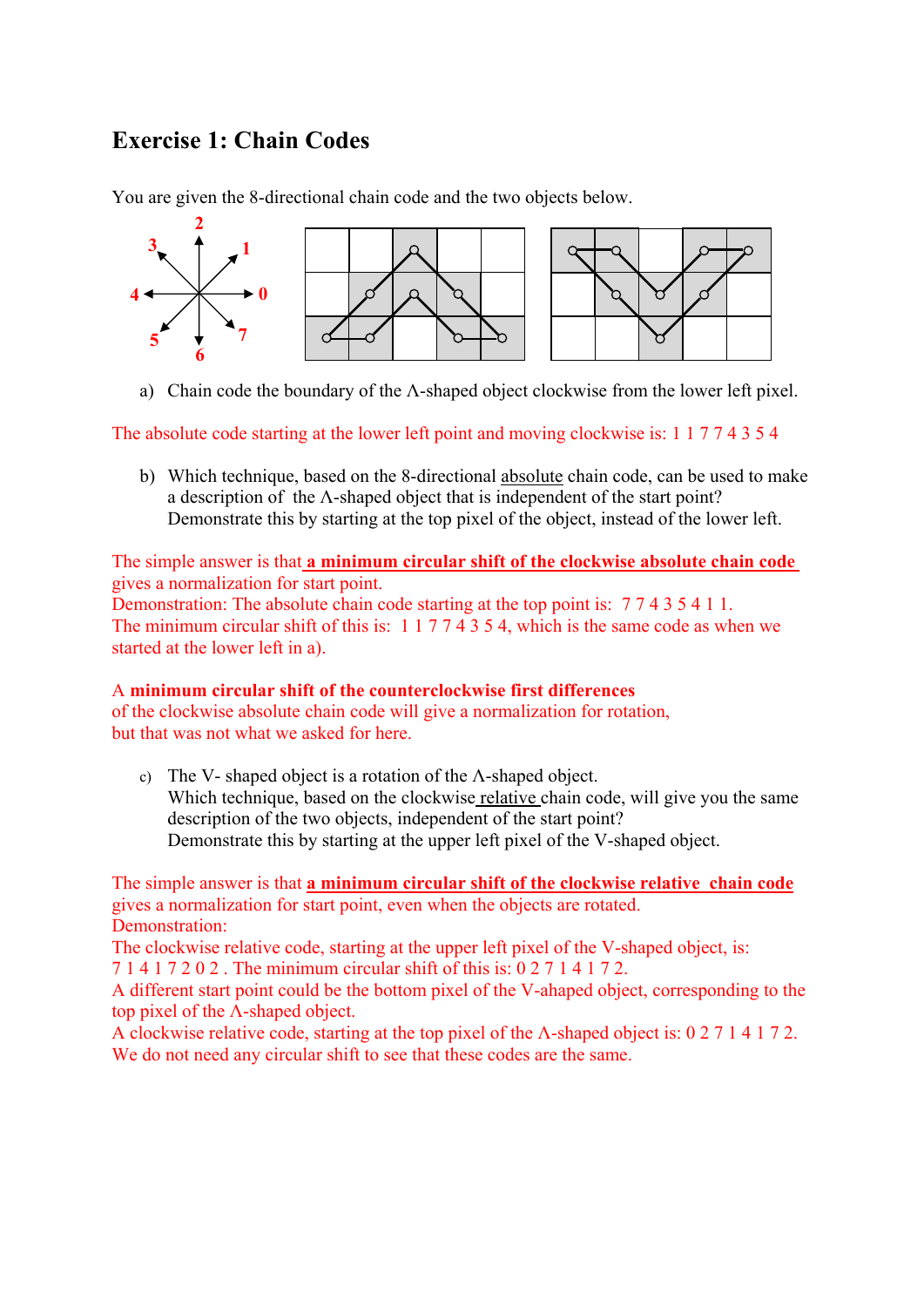### **Exercise 2: Classification**

a) Given a classification problem with 2 classes.

$$
\mu_1 = \begin{bmatrix} 3 \\ 3 \end{bmatrix} \quad \Sigma_1 = \begin{bmatrix} 1 & 0 \\ 0 & 1 \end{bmatrix} \qquad \qquad \mu_2 = \begin{bmatrix} 0 \\ -1 \end{bmatrix} \quad \Sigma_2 = \begin{bmatrix} 1 & 0 \\ 0 & 1 \end{bmatrix}
$$

Sketch the mean values and the covariance matrices in a plot.

b) Sketch the decision boundary for a multivariate normal distribution when the classes have equal *a priori* probabilities.

Draw a line between the mean values. The decision boundary will go through the midpoint (3/2, 1) and be normal to the line between the means.

c) What do we know about the value of the discriminant functions for the two classes at the decision boundary?

The two discriminant functions must be equal.

d) The discriminant function for a normal distribution with common covariance matrix is given by the expression

$$
g_i(\mathbf{x}) = \mathbf{w}_i^t \mathbf{x} + w_{i0}
$$
  
where  $\mathbf{w}_i = \frac{1}{\sigma^2} \mathbf{\mu}_i$  and  $w_{i0} = -\frac{1}{2\sigma^2} \mathbf{\mu}_i^t \mathbf{\mu}_i + \ln P(\omega_i)$ 

Assume that the classes still have equal *a priori* probabilities and mean and covariance matrix as given in a). Given two features  $x_1$  and  $x_2$ , give an expression for the decision boundary as a function of  $x_1$  and  $x_2$ .

Find the boundary by solving,  $g1=g2$ , we get  $x_2 = -3/4x_1+8.5/4$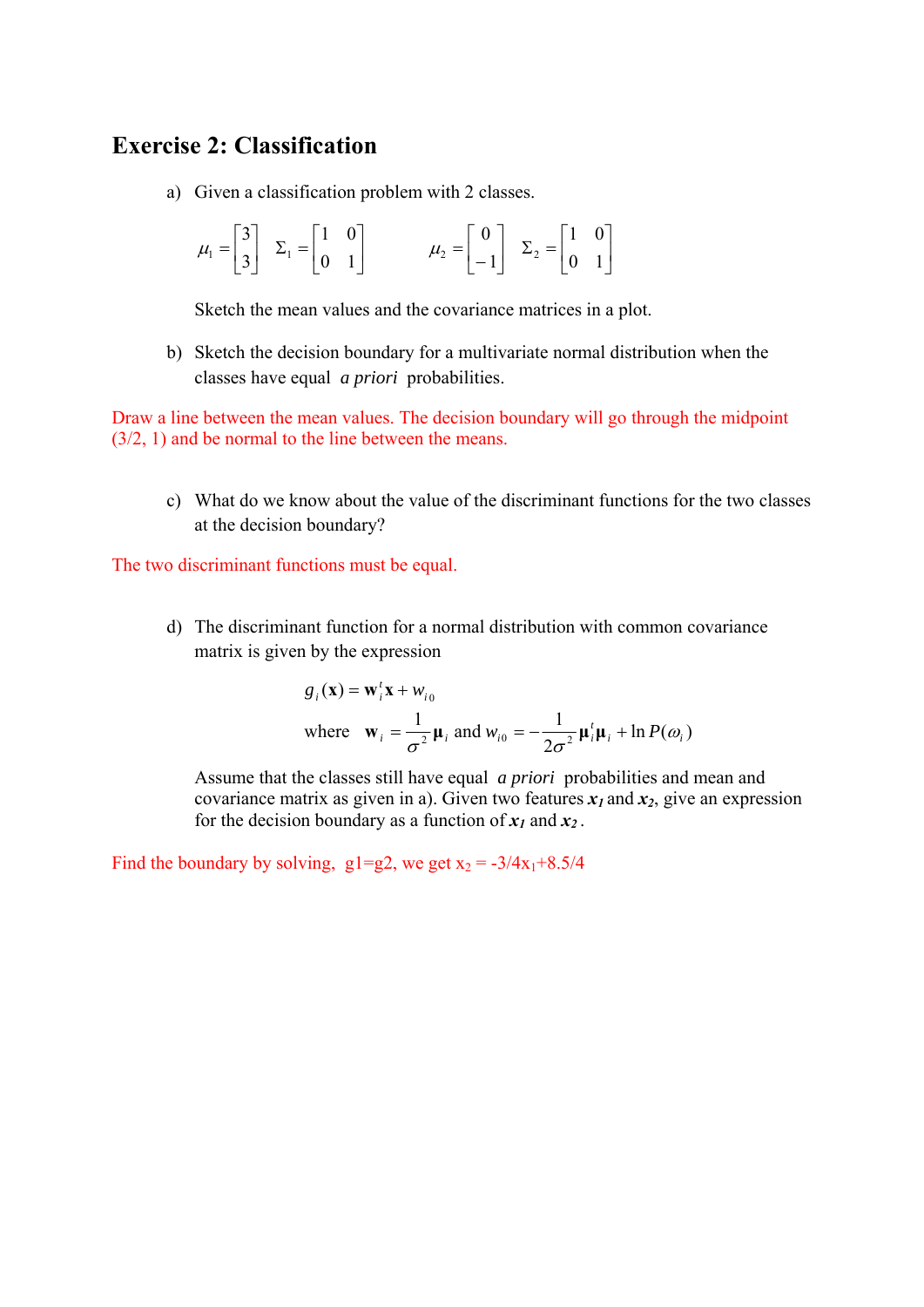## **Exercise 3: GLCM**

To the right you see a remote sensing image showing both steep slopes, deep valleys, flat grassland, numerous small streams, and some manmade constructions. Two subregions are incircled.

The two texture feature images at the bottom of the page were made using a moving window to compute a normalized GLCM and deriving two features that are using weight functions based on the value of the matrix elements, namely ENTROPY and ASM. The two equations are:



$$
ENT = \sum_{i=0}^{G-1} \sum_{j=0}^{G-1} P(i, j) W_{ENT}(i, j), \quad P(i, j) > 0; \qquad \qquad ASM = \sum_{i=0}^{G-1} \sum_{j=0}^{G-1} P(i, j) W_{ASM}(i, j)
$$

Where the weights are functions of the GLCM element probabilities, given by two curves:



Left feature image Right feature image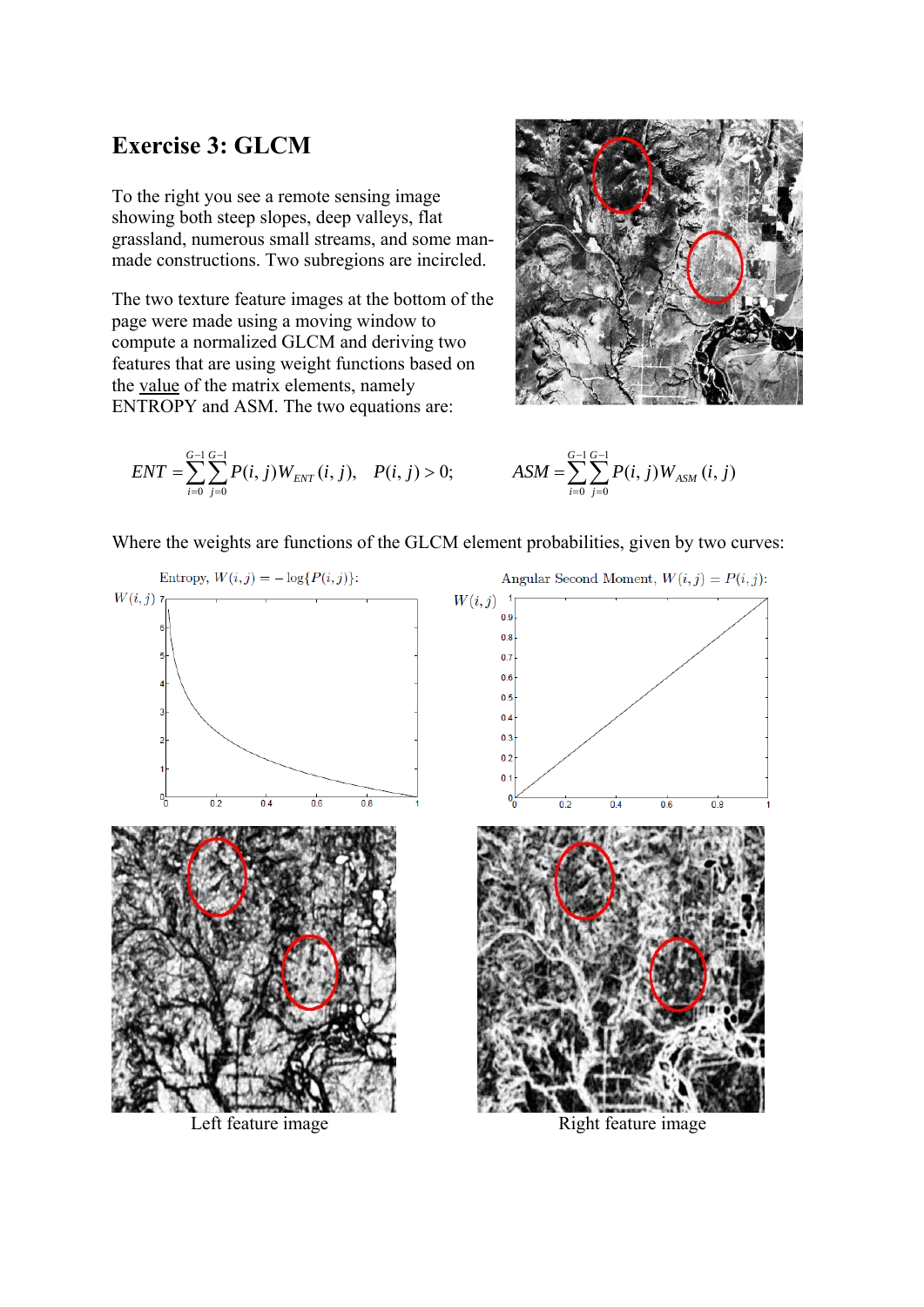a) A direction invariant normalized GLCM was computed with a pixel offset of 1. Explain the steps of this computation.

This means that we have accumulated Gray Level Cooccurrence Matrices from four directions, 0, 45, 90 and 135 degrees, all with a pixel distance of 1. The remaining four matrices needed to cover all eight neighbors are obtained by using the transposes of the accumulated matrices.

We then add the matrices together, taking care that the matrices from the diagonal directions should have less weight (just a detail).

Finally, we normalize the matrix by dividing by the sum of all matrix elements, so that the normalized matrix elements sum to 1.

b) Based on what you observe in the circled regions and elsewhere in the two feature images, explain which is ENTROPY and which is ASM, and give some reasons.

Entropy to the right, ASM to the left, for a number of reasons:

A homogeneous (sub)image has only a few graylevels, so there are only a few entries in the GLCM having relatively high values, and the resulting entropy is low, while the sum of squares of the entries (ASM) is high.

An extremely inhomogeneous (sub)image will give a GLCM with a lot of low-value entries. This will give a high entropy, while the sum of squares (ASM) is low.

In the right hand feature image, homogeneous areas are darker than in the left hand image, including the right hand circle and the homogeneous structures to the lower right of it. The rivers and creeks in the image – having high local contrast - stand out as high value areas in the right hand image, while they are dark in the left hand image.

c) There are also GLCM features where the weighting is a function of the element position. Two examples of this are Inertia (INT) and Inverse Difference Moment (IDM), given by  $\overline{a}$  $\overline{a}$  $\overline{a}$ -

$$
INT = \sum_{i=0}^{G-1} \sum_{j=0}^{G-1} (i-j)^2 P(i,j) ; \qquad IDM = \sum_{i=0}^{G-1} \sum_{j=0}^{G-1} \frac{1}{1 + (i-j)^2} P(i,j)
$$

Discuss the two features in terms of local contrast and homogeneity.

The INT weight function is zero along the diagonal  $(i=j)$ , and increases rapidly away from the diagonal. Thus, it will favor GLCM elements away from the diagonal  $(i\neq j)$ , and give higher values for images with high local contrast.

IDM is influenced by the homogeneity of the image. The weight function has its maximum  $(W = 1)$  along the diagonal  $(i = j)$ , and falls off away from the diagonal. The result is a low IDM value for inhomogeneous images  $(i \neq j)$ , and relatively higher values for homogeneous images ( $i \approx j$ ).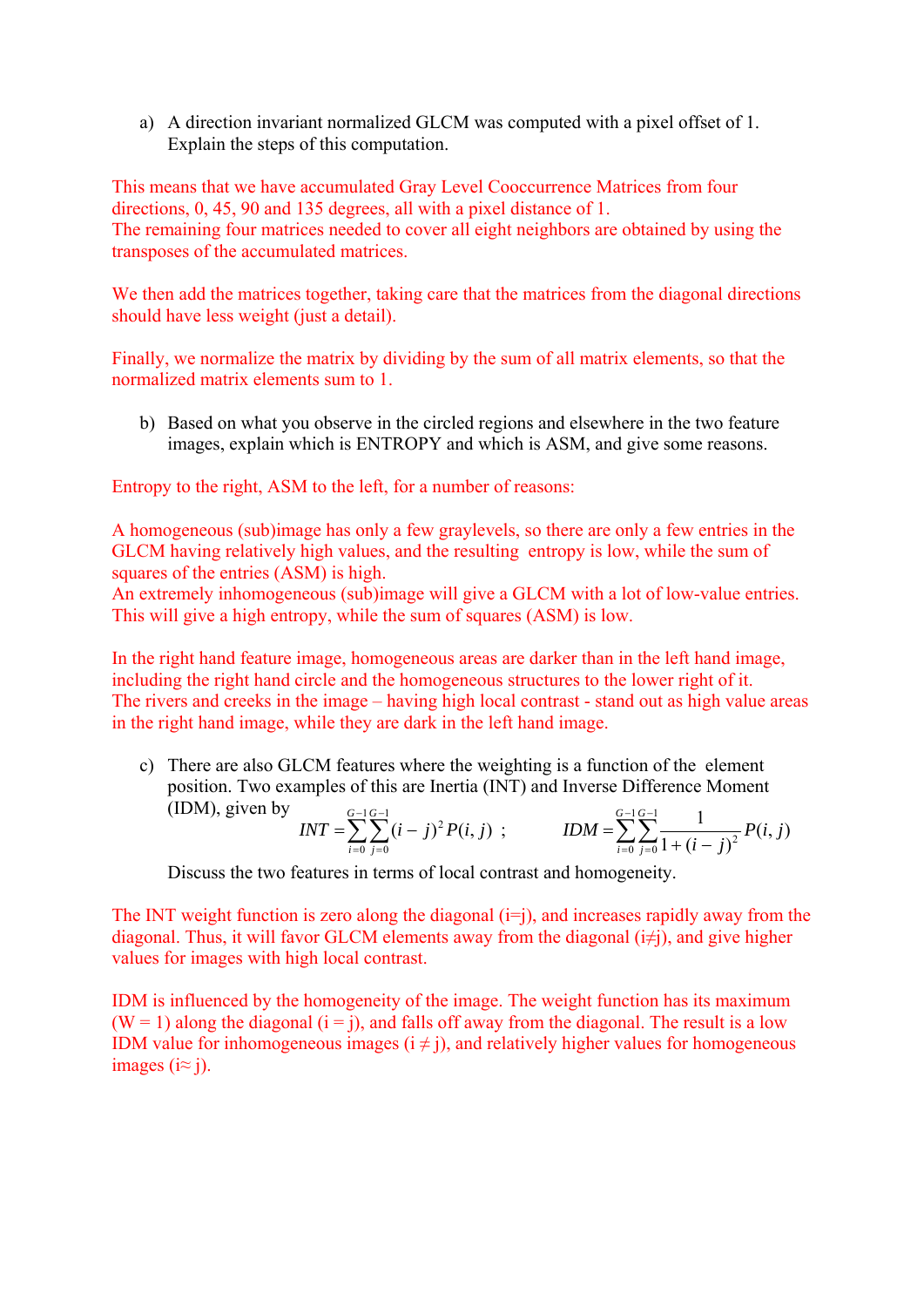# **Exercise 4: Morphology**

A gray level image *f (x,y)* contains 100 dark objects on a lighter background. The background has varying intensity. The dark objects have a size distribution as indicated in the figures below, showing the histograms of object width and height.



a) Which morphological operation would you use in order to estimate the varying intensity in the image?

To find dark objects on bright background: black top-hat (or bottom-hat).

b) What should the structuring element look like?

It should be bigger than the objects, so its width should be larger than (approx) 25 or height larger than (approx) 55

c) Let  $g(x,y)$  be the image after a correction of the background intensity, but before segmentation by thresholding. Give an expression for  $g(x,y)$  given the structuring element and the operation in a).

#### $(f \bullet b)$ -f in this case

d) Let  $h(x,y)$  be the image after thresholding. Which morphological operation would you use to split connected objects in *h(x,y)*?

Opening (not just erosion)

e) Which morphological operation would you use to connect fragmented objects?

#### Closing (not just dilation)

f) Given a line in a gray level image. The line has pixel values  $f_1(x,y) = \begin{bmatrix} 1 & 2 & 3 & 4 & 5 & 4 & 3 & 2 & 1 & 2 & 3 & 3 & 3 & 3 & 3 & 3 & 3 & 3 & 3 \end{bmatrix}$ 

Compute  $g_1(x, y)$ , the result after a morphological opening by a the structuring element [1 1 1]. You can either give a graph, or give the values of  $g_1(x,y)$ .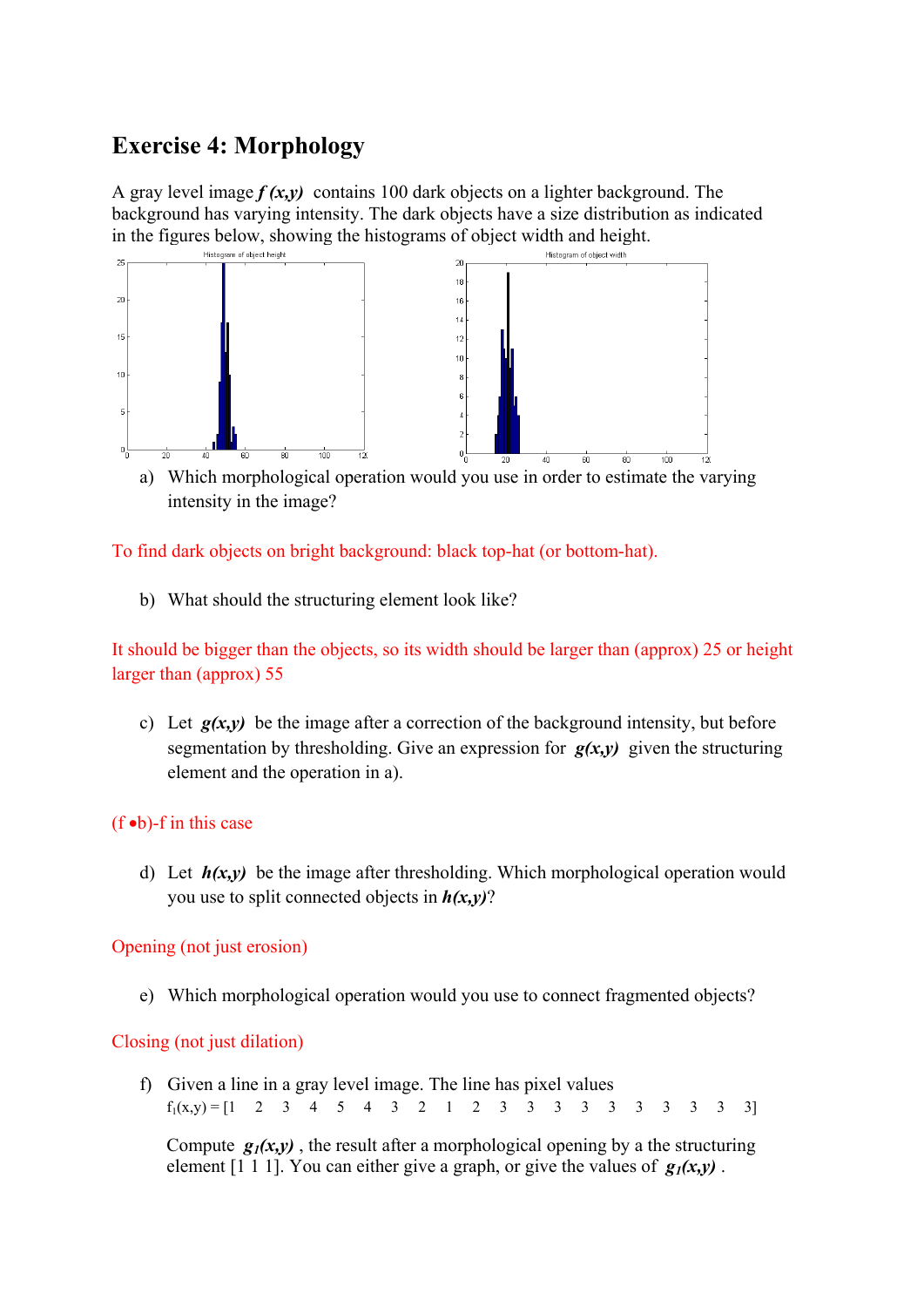### **Exercise 5: Moments and Hough Transform**

Assume that you have thresholded a gray level image into a binary image  $b(x,y)$ containing a solid object (pixel value  $= 1$ ) and background pixels (pixel value 0). We are going to use general discrete moments  $m_{pq}$  defined as

$$
m_{pq} = \sum_{x} \sum_{y} x^p y^q b(x, y)
$$

a) Describe a moment-based approach to find the centre of mass of the object.

We use first order moments to find the centre of mass

$$
m_{10} = \sum_{x} \sum_{y} x b(x, y) = \overline{x} m_{00} \implies \overline{x} = \frac{m_{10}}{m_{00}}
$$

$$
m_{01} = \sum_{x} \sum_{y} y b(x, y) = \overline{y} m_{00} \implies \overline{y} = \frac{m_{01}}{m_{00}}
$$

b) Assume that the object is rectangular and rotated, located somewhere in the image. Describe a moment-based approach to estimate the orientation of the object.

We use central moments defined by

$$
\mu_{pq} = \sum_{x} \sum_{y} (x - \overline{x})^p (y - \overline{y})^q b(x, y)
$$

And use the three second order central moments  $\mu_{11}$ ,  $\mu_{20}$ , and  $\mu_{02}$ to estimate the orientation of the object.

$$
\theta = \frac{1}{2} \tan^{-1} \left[ \frac{2\mu_{11}}{(\mu_{20} - \mu_{02})} \right]
$$

c) The normal representation of a line segment in the  $(x,y)$ -plane is given as

$$
\rho = x\cos\theta + y\sin\theta
$$

Indicate the parameters  $\rho$  and  $\theta$  in the first sketch of the enclosed sheet. See the sketch.

d) If we translate the origin to the centre of mass of the rectangle, apply a gradient detector to the binary image, and use the "normal representation" Hough Transform, we get peaks in the Hough space illustrated by *red dots* in the second sketch of the enclosure.

Assume that the rectangle has sides  $a$  and  $b$  ( $a>b$ ), and has an orientation  $\theta$  relative to the x-axis in the image, where  $-\pi/2 \le \theta \le \pi/2$ .

Please fill in the proper parameters into the seven empty ovals in the second sketch in the enclosure, and give reasons for your choises.

Please remember to mark this enclosure with your candidate number and include it in your solution.

See the sketch.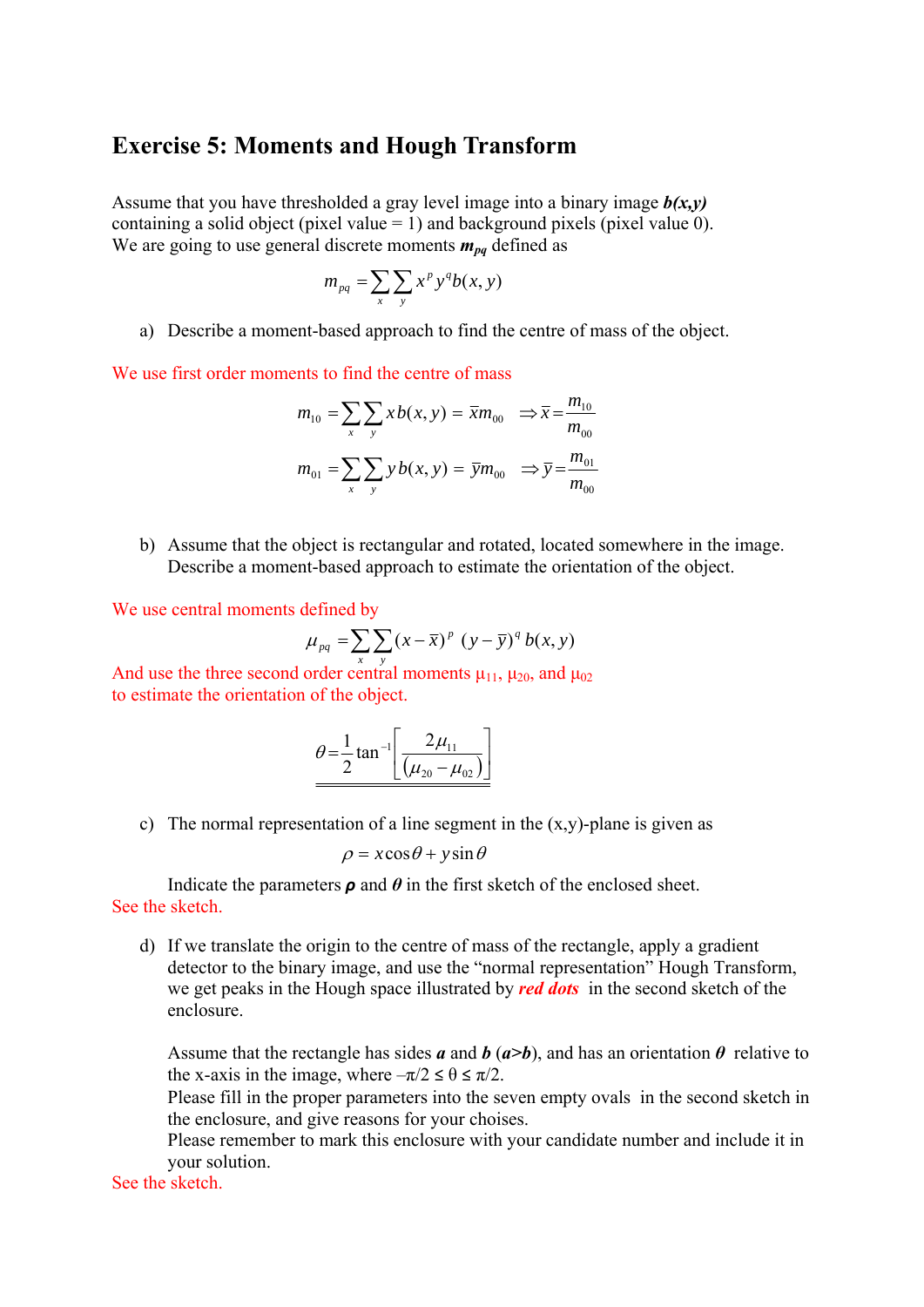e) What happens to the height of the peaks in the  $(\rho, \theta)$ -plane as the rectangle becomes more like a square?

The sides of a square have the same length, so there will be the same number of pixels in the four line segments in the image. Hence, the four peaks in the parameter plane will have the same heigth.

#### **The following two questions are intended for the PhD-students:**

f) What is the (approximate) orientation of the rectangle relative to the x-axis of the image, given the positions of the peaks in the Hough space in the sketch? Explain your reasoning, and make a simple drawing of the rectangle in the  $(x,y)$ coordinate system.

The lines making up the rectangle are represented in Hough space by the "normal representation": the normal from the origin onto the line. So  $\theta$  is the angle from the x-axis to this normal.

We observe that the angle  $\theta$ <sup>*I*</sup> from the x-axis to the normal to the most distant sides – which must be the orientation of the rectangle – is negative and that its absolute value is about half the value of the other angle  $\theta_2$ . Since  $|\theta_1| + |\theta_2| = \pi/2$ , and  $|\theta_2| = 2|\theta_1|$ , we must have  $\theta_1 = \pi/6 = 60$  degrees.



- g) Explain what happens to the positions of the peaks in the  $(\rho, \theta)$ -plane
	- a. If the rectangle is turned into a square of sides *s*.
	- b. As the square is rotated through 360 degrees in the  $(x,y)$ -plane.

For a rectangle with sides (*a,b*) centered at the origin, having an orientation *α* relative to the x-axis, the distance from the origin to each of the long sides (*a*) of the rectangle is *b/2*, and the distance to the short sides (*b*) are *a/2*. When the rectangle is turned into a square, all four distances are the same, *s/2*.

So the four peaks are then at the same distance from the *θ*-axis.

If the square is rotated, the distances from the origin to the four sides are not changed, but the direction of the shortest line from the origin to each side will change.

So the four peaks will slide along the  $\theta$ -axis, keeping the difference at  $\pi/2$ .

When the orientation is along the x-axis, they will be at  $(-\pi/2$  and 0), and when the orientation is perpendicular to the x-axis, they will be at (0 and  $\pi/2$ ).